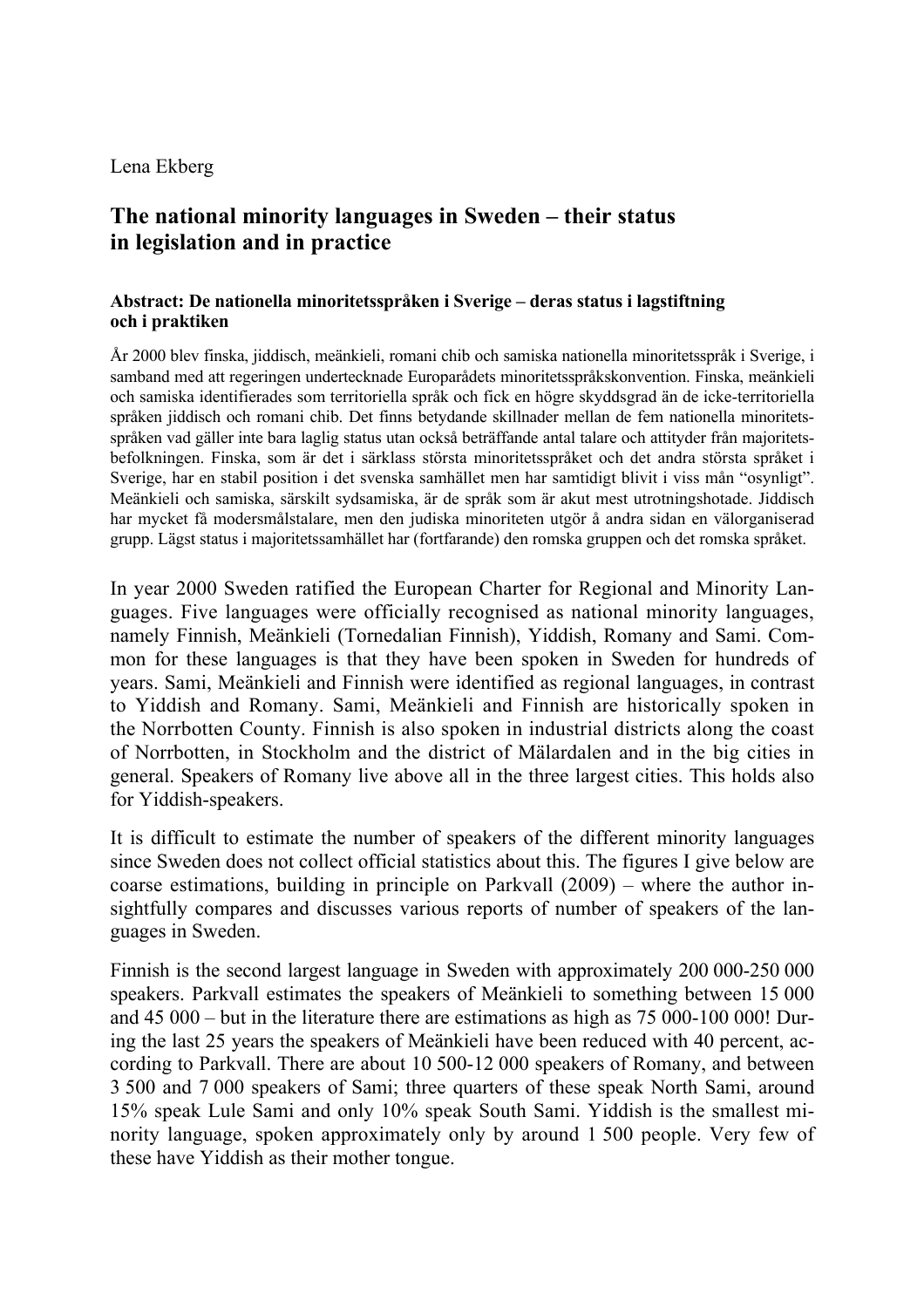### **1. The legislation concerning minorities and their languages**

Up to now, the authorities have taken few initiatives to improve the situation for the national minorities, e.g. as regards bilingual education. In addition to the European convention, national laws (SFS 1999:1175; SFS 1999:1176), entered into force 2000, state that three of the minority languages – Finnish, Meänkieli and Sami – may be used in judiciary institutions and public administration in specific areas ("administrative districts") traditionally inhabited by substantial numbers of persons belonging to the national minorities in question. Speakers of these minority languages also have particular rights regarding education in their language.

The 1<sup>st</sup> of July 2009 Sweden passed the Language Act (SFS 2009:600) – a law on the status of the languages spoken in Sweden. Besides stating that Swedish is the main language, the Language Act states that the earlier official minority languages shall have the status as national languages. The Swedish Sign Language is placed on a par with the five minority languages although it does not have the status as a *national*  minority language. According to the Language Act the five national minority languages, as well as the Swedish Sign Language, have to be protected and promoted. Further, everyone belonging to a national minority language has to be given the opportunity to learn, develop and use his/her language. But also other languages are mentioned: the last paragraph states that everyone who has a mother tongue other than Swedish, the Swedish Sign Language or a national minority language has to be given the opportunity to develop and use his/her mother tongue. The fact that the minority languages are included in the same law as Swedish no doubt raises the status of these languages.

The Language Council of Sweden has been commissioned to follow up the realization of the Language Act. The Language Council is the common body of language care, embracing Swedish, Finnish, Romany, Meänkieli, the Swedish Sign Language, and Yiddish. (The Sami Parliament is responsible for the language care of Sami.)

The  $1<sup>st</sup>$  of January 2010 a new law that strengthens the rights of the minorities entered into force (SFS 2009:724). This law is valid for all of the five minority languages – not only for the regional ones, Finnish, Meänkieli and Sami. The law states that the authorities are to protect the minorities and promote the minority languages. Importantly, the new law regulates the rights of the national minorities to participation in decisions affecting them. With this law the administrative areas for Sami and Finnish, respectively, are expanded, from 4 to 13 for Sami and from 5 to 18 for Finnish. This means that 40% of the Finnish speaking minority now is comprised by the law, compared to only 5% before. Not only municipalities in the northern part of Sweden are included in the Finnish administrative area but also cities in the middle and south of Sweden. For instance, the capital, Stockholm, is now part of the administrative area for Finnish.

Outside these areas individuals have the right to use Finnish, Meänkieli and Sami in communication with authorities, if there is linguistically skilled staff available. Speakers of all national minority languages always have the right to use their language in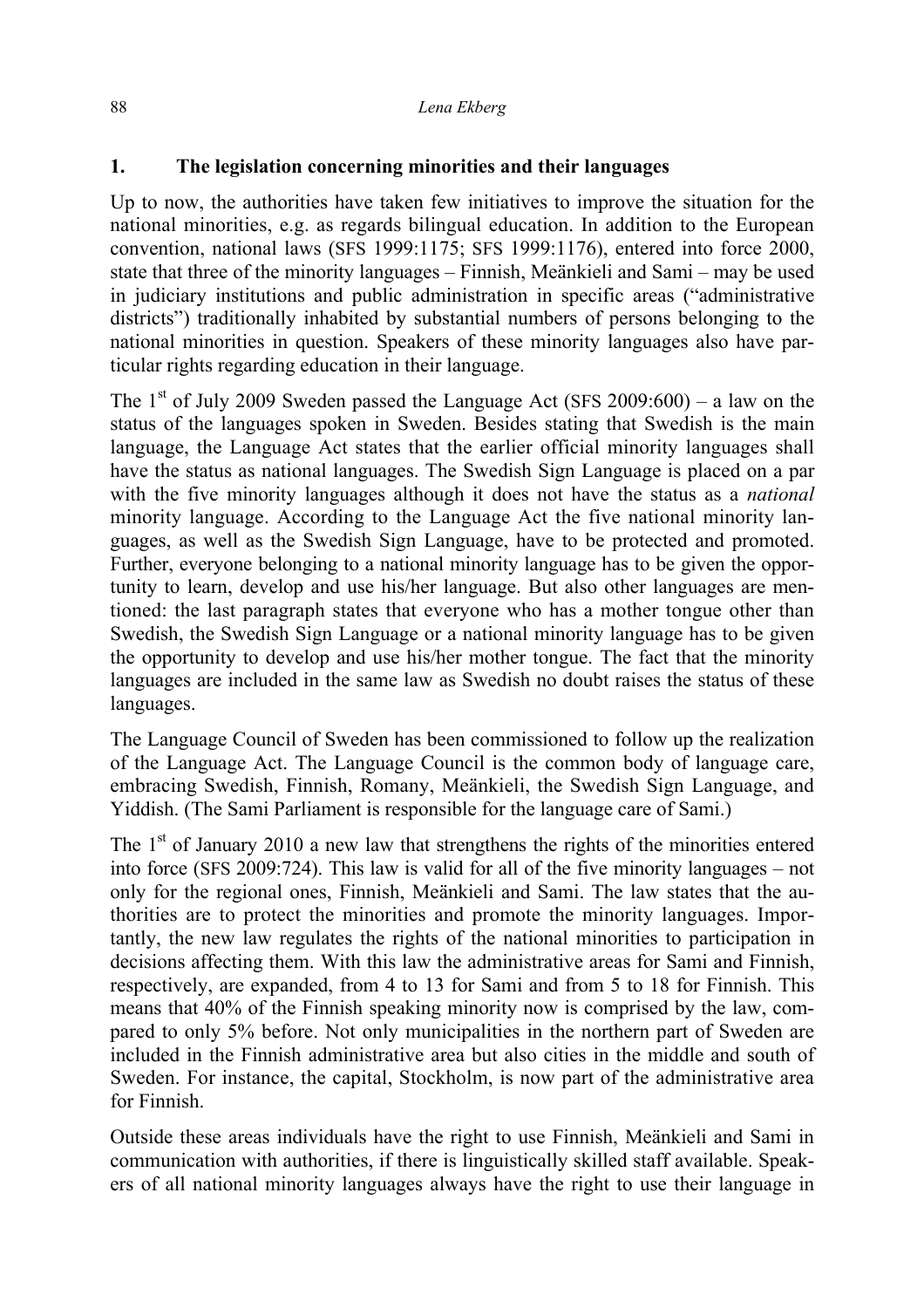written communication with the ombudsmen of the Parliament, the Chancellor of Justice, the Social Insurance Office, the National Tax Board, and the Office of the Ombudsman against Ethnic Discrimination.

Individuals should also have access to elderly care and preschool in Finnish, Meänkieli and Sami, respectively, again provided there are employees proficient in the language in question.

## **2. The situation for the national minorities in Sweden**

Of the five minority languages it is in the first place South Sami and Meänkieli that are severely threatened. There are few young speakers and the bilingual education must be strengthened if the languages should not disappear. As regards Romany (and also Meänkieli) there is a great demand for documentation and standardization. The status of Finnish has increased during the last 30-40 years, but at the same time the language has become more "invisible" in the community. Finnish-speaking people in Sweden are well integrated in the society. The number of speakers is however decreasing; there are few children who speak Finnish and participation in bilingual education is continuously diminishing.

The speakers of Yiddish constitute a very little but well organized group. The practical consequences of being a national minority have up to now been more or less zero for the Yiddish-speaking people; the effect has above all been symbolic.

# **3. Language instruction in minority languages**

The model of teaching is of central importance for the surviving of the minority languages. In Sweden the national minorities are offered language instruction in accordance with the mother-tongue education model, i.e. language is taught outside the regular curriculum and only between 20 minutes and 2 hours per week. Bilingual education (up to 50% teaching in the language) plays a marginal role. The rules for mother-tongue education are however more generous for the national minorities than for other minorities. Education should be provided even if only one pupil requests it and even if the language concerned is not in daily use at home. However, there is one demand concerning mother-tongue tuition in general that holds also for the national minorities: the pupil must have basic knowledge in the minority language in order to get mother-tongue instruction. In practice, this demand is an obstacle for children who are beginners in the minority language. If the minorities should be able to revitalize their languages, this obstacle must be removed. A further obstacle is the lack of competent teachers resulting in that language instruction occasionally is denied also when pupils have legal right to it.

## **4. Attitudes of the majority of the population towards minority languages**

Even if the authorities have an explicit intention to counteract discrimination against minorities and the use of minority languages, there are still to some extent negative attitudes in the Swedish-speaking majority towards the national minorities and in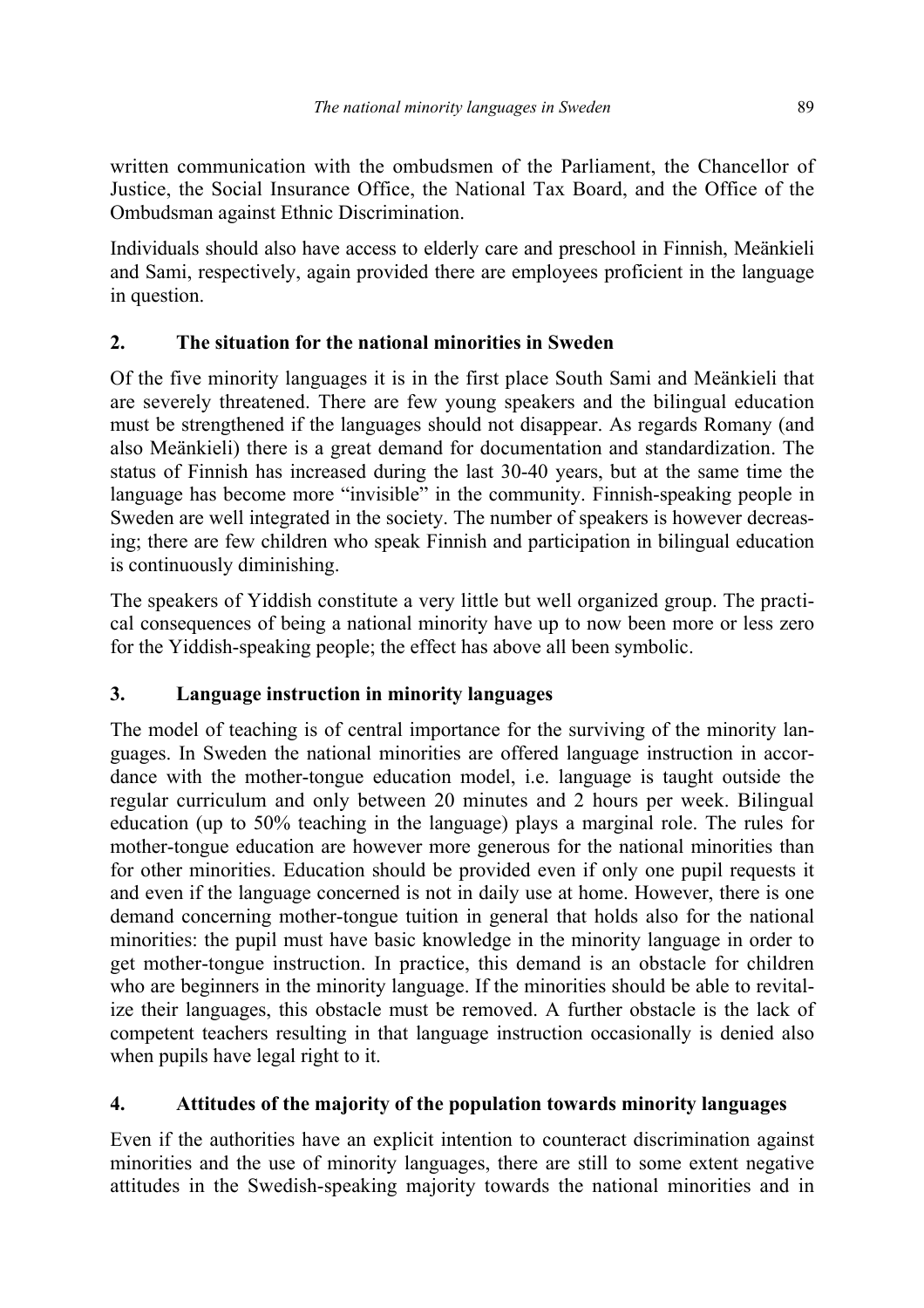particular towards Romanies. Several follow-ups of the minority laws have shown that the minorities only to a limited extent use their language in contact with authorities and courts (cf. Prop. 2008/09:158, 171ff.). There might be several reasons for this, e.g. deficient information about the legislation or deficient skill in minority languages by the staff. But individuals may also hesitate to use their language in contact with the authorities due to linguistic factors, such as lack of administrative terms, inability to express oneself in written communication in the minority language, or fear that the authority person will not understand (Elenius/Ekenberg 2002). As pointed out by the Committee of Experts on the application of the Charter (ECRML 2009, 46) it is very rare that citizens submit a written application in minority languages. Only oral communication takes place in these languages. Finally, the assumption that the authorities lack economical resources or will to use the minority languages might have a restraining effect on the usage.

The passing of the Language Act has made the national minority languages more visible to the public. There is a positive interest towards these languages, but also a certain questioning of the choice of languages that have got official status. In particular the choice of Yiddish is questioned. Firstly, the number of speakers in general is low, not to mention the number of native speakers, i.e. speakers whose first language is Yiddish. Secondly, people are not in general aware of the fact that Yiddish has been spoken in Sweden since the  $18<sup>th</sup>$  century. (Also Meänkieli has sometimes been questioned, as it can be argued that it is a dialect of Finnish.) In relation to this discussion, the question is sometimes raised why not, e.g., Arabic, one of the largest minority languages in Sweden, may become an official minority language, or why not Övdalian, a Swedish dialect spoken in the central of Sweden? Whereas there is a small group of linguists and people, mainly from the Övdalian county, who argues that Övdalian should get the status as national minority language, there is no real opinion towards making Arabic a national minority language. (In addition, Arabic does not yet fulfil the criteria for becoming a national language: the language has to be spoken at least three generations in Sweden.) Overall, there is no general support among the public to enlarge the number of minority languages.

There are also societal initiatives that can, and have been, interpreted as a result of negative attitudes towards the use of minority (immigrant) languages in general. For instance, the Liberal Party suggested in February 2009 that instruction in special subjects in school, such as mathematics and English, should always be done in Swedish, not in a "foreign mother tongue". The motivation was that the pupil's development in Swedish would be suffering. The reaction from other political parties, as well as from many individuals, was however strong and the Liberal Party withdraw their proposal.

### **5. Summary**

There are significant differences between the five official minority languages in Sweden as regard status, number of speakers and historical relation to the majority language. Finnish, Meänkieli and Sami are regional languages with a higher degree of